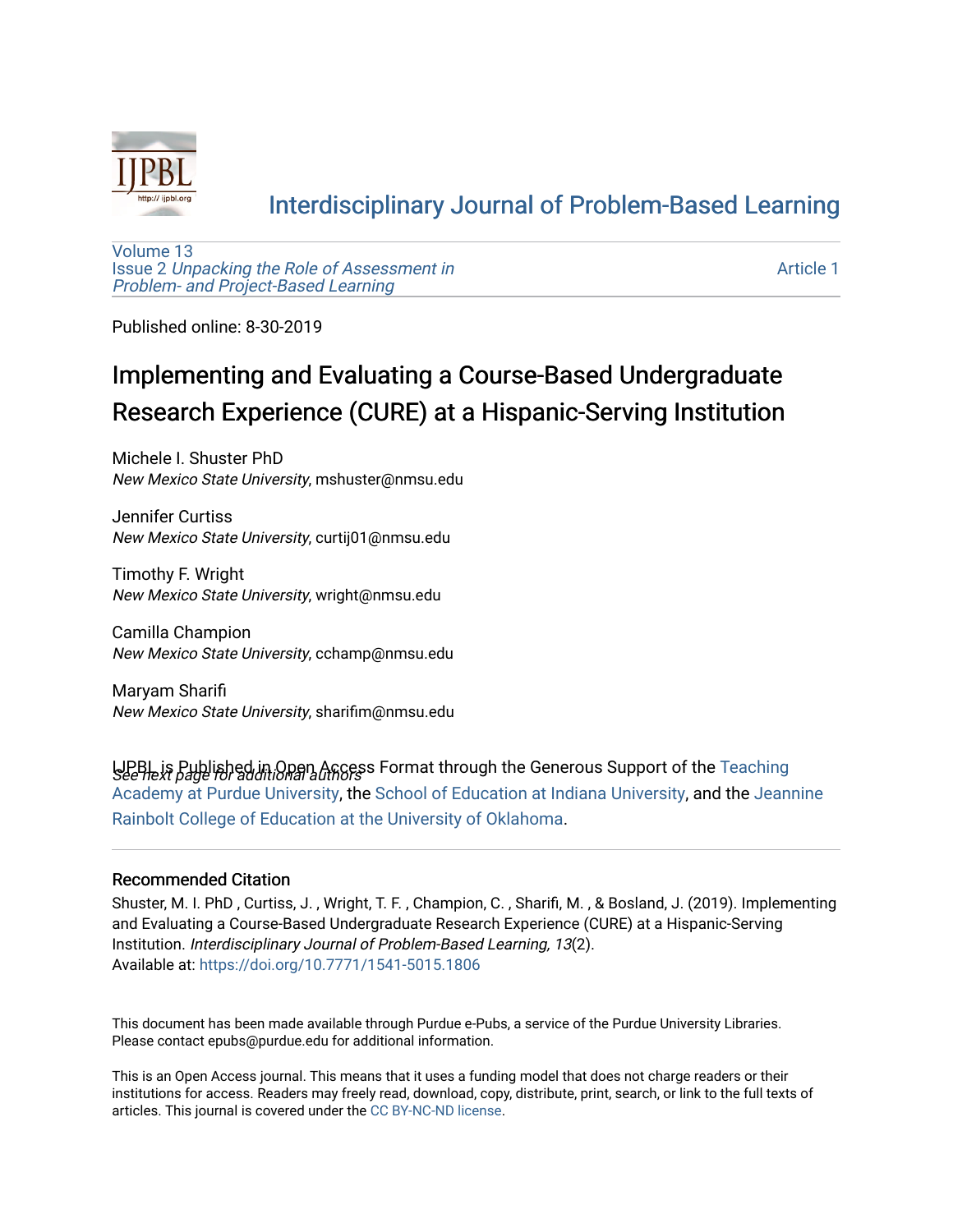### Implementing and Evaluating a Course-Based Undergraduate Research Experience (CURE) at a Hispanic-Serving Institution

#### Authors

Michele I. Shuster PhD, Jennifer Curtiss, Timothy F. Wright, Camilla Champion, Maryam Sharifi, and Judith Bosland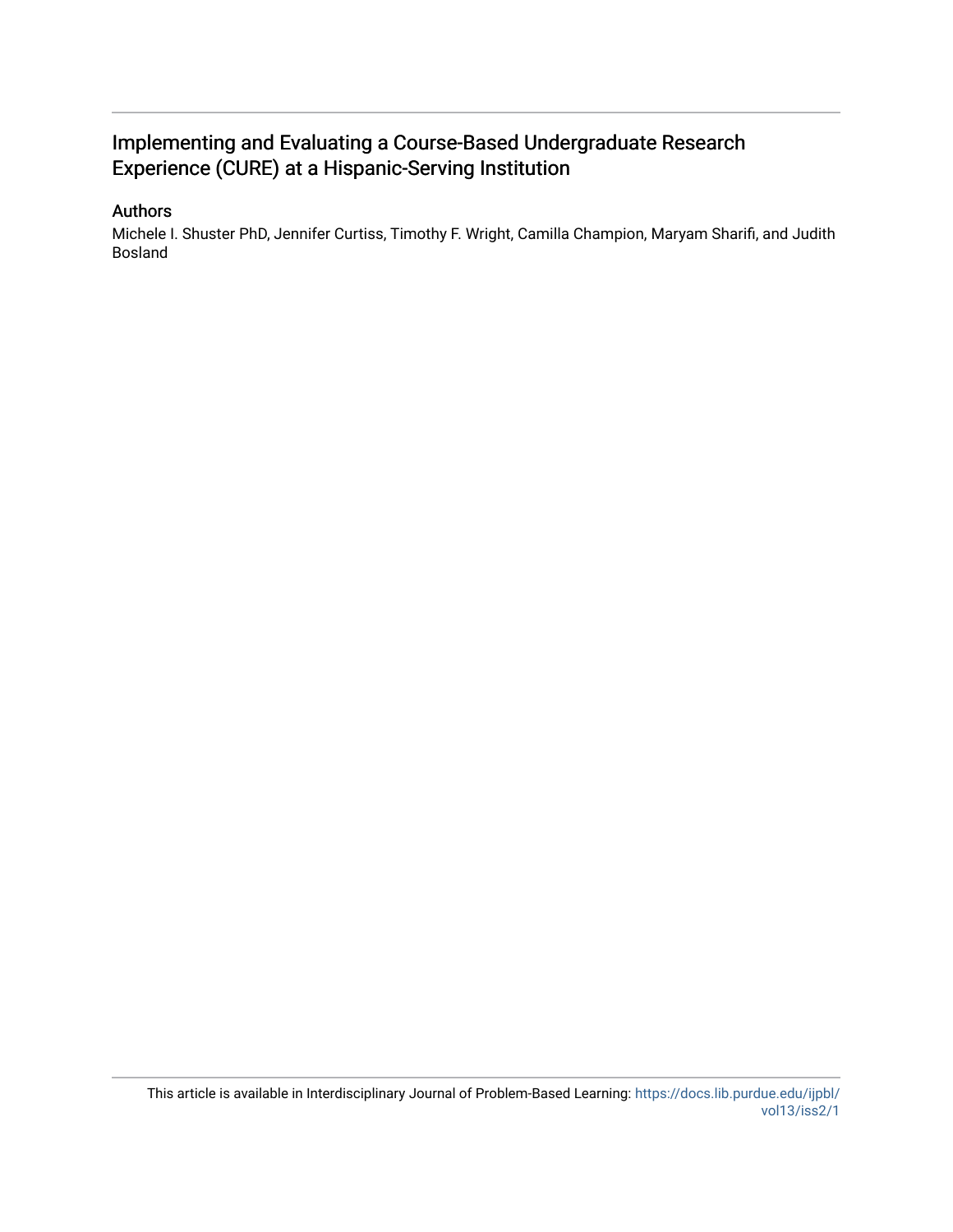# The Interdisciplinary Journal of Problem-based Learning

SPECIAL ISSUE: UNPACKING THE ROLE OF ASSESSMENT IN PROBLEM- AND PROJECT-BASED LEARNING

# Implementing and Evaluating a Course-Based Undergraduate Research Experience (CURE) at a Hispanic-Serving Institution

Michèle I. Shuster, Jennifer Curtiss, Timothy F. Wright, Camilla Champion, Maryam Sharifi, and Judith Bosland (New Mexico State University)

### ABSTRACT

We are examining the impact of a course-based undergraduate research experience (CURE) at a land-grant, Hispanicserving institution in the southwestern United States. Students in our CURE completed one or two extended research projects over a single semester. Our CURE enrolled a high proportion of underrepresented minority students (70.3%), including 60.2% Hispanic students. One year after CURE completion, 31.5% of CURE students had graduated with a STEM degree, and 54.3% were enrolled in a STEM major. Pre- and postcourse surveys of indicators of persistence including scientific selfefficacy, scientific identity, valuing scientific community objectives, and intention to persist showed positive shifts. Impacts on STEM persistence have implications for the role of our CURE in diversifying the STEM pipeline, particularly for students historically underrepresented in STEM.

*Keywords:* CURE, undergraduate research, STEM persistence, STEM retention

### Introduction

#### **Background**

Course-based undergraduate research experiences (CUREs) are increasingly used on a national scale to enhance STEM persistence and to retain diversity in the STEM pipeline (e.g., Auchincloss et al., 2014; Bangera & Brownell, 2014; Corwin, Graham, & Dolan, 2015). CUREs are intended to provide authentic and early research experiences to students at scale, engaging more (and potentially more diverse) students than traditional mentored research experiences. Students in CUREs work on extended (e.g., semesterlong) projects to address a research question for which the answer is unknown. CURE projects are also relevant to the broader scientific community (beyond the context of the course) and have the potential to produce publishable results (Auchincloss et al., 2014). By offering an authentic research

experience, CUREs can promote STEM interest, motivation, and persistence, potentially fostering a well-trained, diverse, and innovative STEM workforce (e.g., Bangera & Brownell, 2014; Elgin et al., 2016).

There are many open research questions about CUREs, particularly how specific aspects of CURE design contribute to specific outcomes (Auchincloss et al., 2014; Corwin et al., 2015; Shortlidge & Brownell, 2016). While many reports of CUREs have noted a variety of positive outcomes (see Corwin et al., 2015 for a review of CURE outcomes), it is still not known if all outcomes are achieved consistently across all CUREs, or whether outcomes vary based on student-specific factors (e.g., academic level, racial/ethnic background), characteristics of the institution, or aspects of the CURE itself (Corwin et al., 2015; Dolan, 2016). For example, in a recent study, Corwin et al. (2018) demonstrated that discovery, iteration, and collaboration had positive impacts on student intentions to pursue a research career, and these were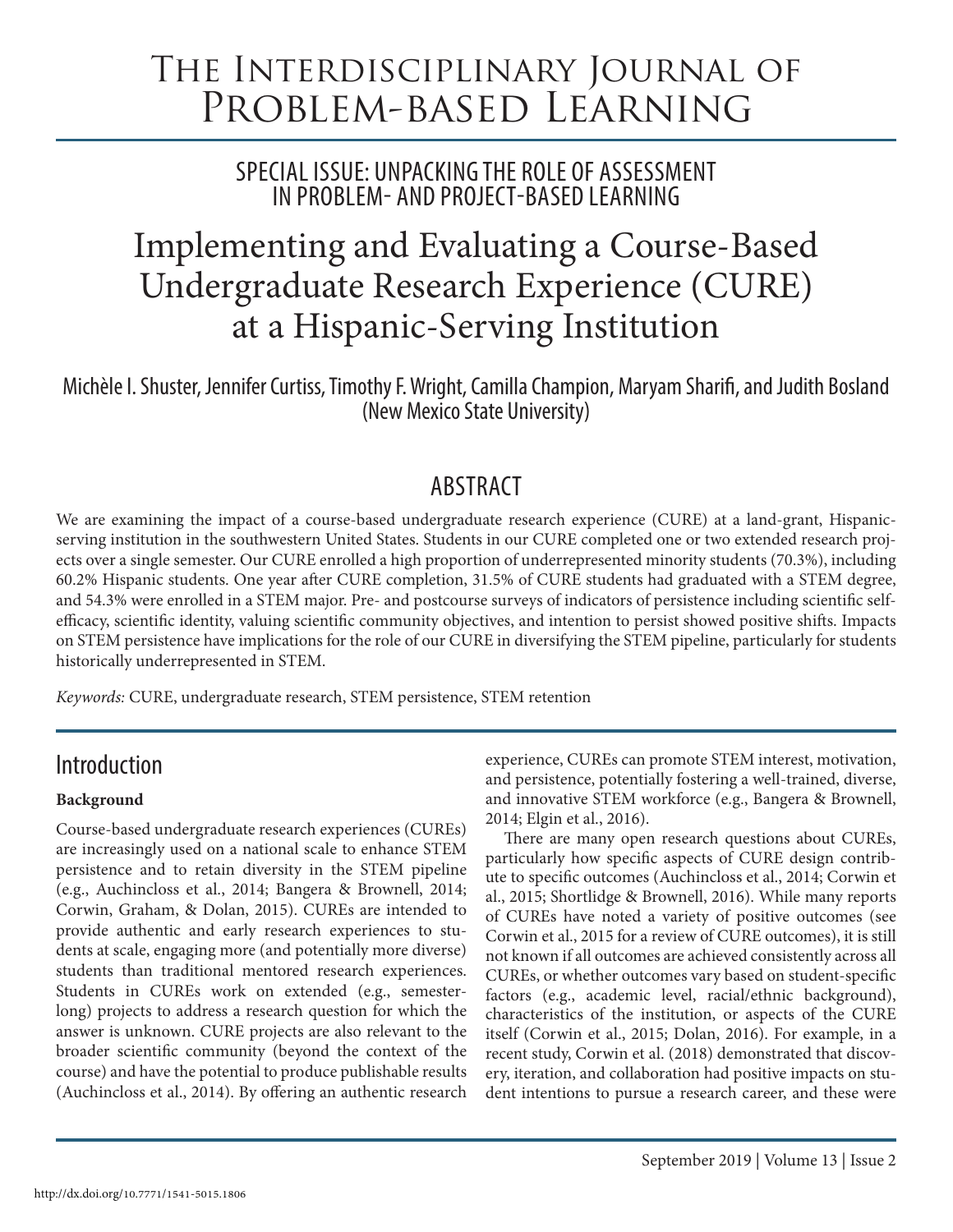mediated by project ownership. This highlights the importance of CURE design features and begins to provide a mechanism by which design features influence student outcomes. It remains to be determined whether the same mediators will drive outcomes in other CUREs.

We are beginning the fourth year of implementation of a CURE at a land-grant, Hispanic-serving institution in the southwestern United States. We have documented the characteristics of the students who have participated in our CURE to determine the extent to which our CURE is serving our diverse population of students. We have also evaluated the impact of our CURE on student attitudes that have been linked to STEM persistence, and the one-year post-CURE outcomes of CURE students. These baseline data will contribute to our understanding of the impact of the CURE at our institution and will allow us to begin to generate models and test hypotheses about *how* our CURE is contributing to specific outcomes. This study has the potential to contribute to the growing body of literature on the impacts of CUREs, particularly in diverse student populations.

### Literature Review

#### **The Problem With STEM**

It is well known that students leave STEM at high rates, and that students who are traditionally underrepresented in STEM disciplines leave at higher rates. This means that the STEM workforce does not reflect the diversity of the nation, and that underrepresented groups (URMs) remain underrepresented in STEM (National Science Foundation, 2017; President's Council of Advisors on Science and Technology [PCAST], 2012). While there are myriad factors contributing to this problem, we are focusing here on access to research experiences. Discipline-specific research experiences can be transformative for students in terms of persistence in the STEM pipeline, but all too often occur late in a student's academic career, or not at all (PCAST, 2012).

#### **Undergraduate Research Experiences**

Undergraduate research experiences have positive impacts on student retention and persistence in STEM (e.g., Frantz et al., 2017; Jordan et al., 2014; Lopatto, 2004; PCAST, 2012; Villarejo, Barlow, Kogan, Veazey, & Sweeney, 2008). These experiences have traditionally taken the form of research apprenticeships, in which students work as part of a faculty member's research group. While research apprenticeships have been shown to be effective in increasing self-efficacy for scientific research, increasing scientific identity, reducing science anxiety, producing gains in thinking and working like a scientist, understanding the research process, and understanding how scientists work (e.g., Frantz et al., 2017; Hunter,

Laursen, & Seymour, 2006; Lopatto, 2004), they are limited in terms of their capacity to serve a substantial fraction of STEM-interested students (e.g., Brownell et al., 2015; Frantz et al., 2017; Jordan et al., 2014). There may also be barriers to participation for students traditionally underrepresented in STEM (Bangera & Brownell, 2014). For example, the fact that many mentored research apprenticeships are directed at advanced students, and that most attrition in STEM degrees occurs in the early stages of student careers, means that many students leave STEM before encountering these engaging opportunities (PCAST, 2012). First-generation college students and their families may be unaware of undergraduate research opportunities, may be unaware of the importance of undergraduate research experiences, or may even consider undergraduate research to be a distraction from coursework (Bangera & Brownell, 2014). For students of lower socioeconomic status who rely on paid work to support their studies, volunteering in labs to gain research experience may not be economically feasible. CUREs offer solutions to these barriers, particularly if they are required of all students at the introductory level (so everyone takes them as part of their studies and the course is included in their tuition) (Bangera & Brownell, 2014).

CUREs have the potential to reduce barriers to participation and make research experiences more inclusive by providing access through course enrollment (in some cases required course enrollment) rather than an application process and by targeting students earlier in their undergraduate careers (Bangera & Brownell, 2014; Brownell et al., 2015; Elgin et al., 2016; University of Texas at Austin, 2018). As noted by Elgin et al. (2016), CUREs can transform research experiences from experiences of privilege to a "pedagogical necessity."

#### **What Defines a CURE?**

CUREs are laboratory-based courses in which students engage in authentic ("real") research (Auchincloss et al., 2014; Bangera & Brownell, 2014; Jordan et al., 2014; Shortlidge & Brownell, 2016). CUREs are characterized by five critical factors (Auchincloss et al., 2014). These include (1) the use of scientific practices, (2) discovery (i.e., the outcomes of the research are unknown to both students and the instructor), (3) broadly relevant or important work (i.e., the research has impact beyond the classroom, including other researchers or community stakeholders), (4) collaboration, and (5) iteration (Auchincloss et al., 2014).

#### **Types of CUREs**

There are several models of CUREs, each distinguished by the nature of scientific research questions and how they are generated. In some CUREs, the research question is independent of the research interests of the instructor (Brownell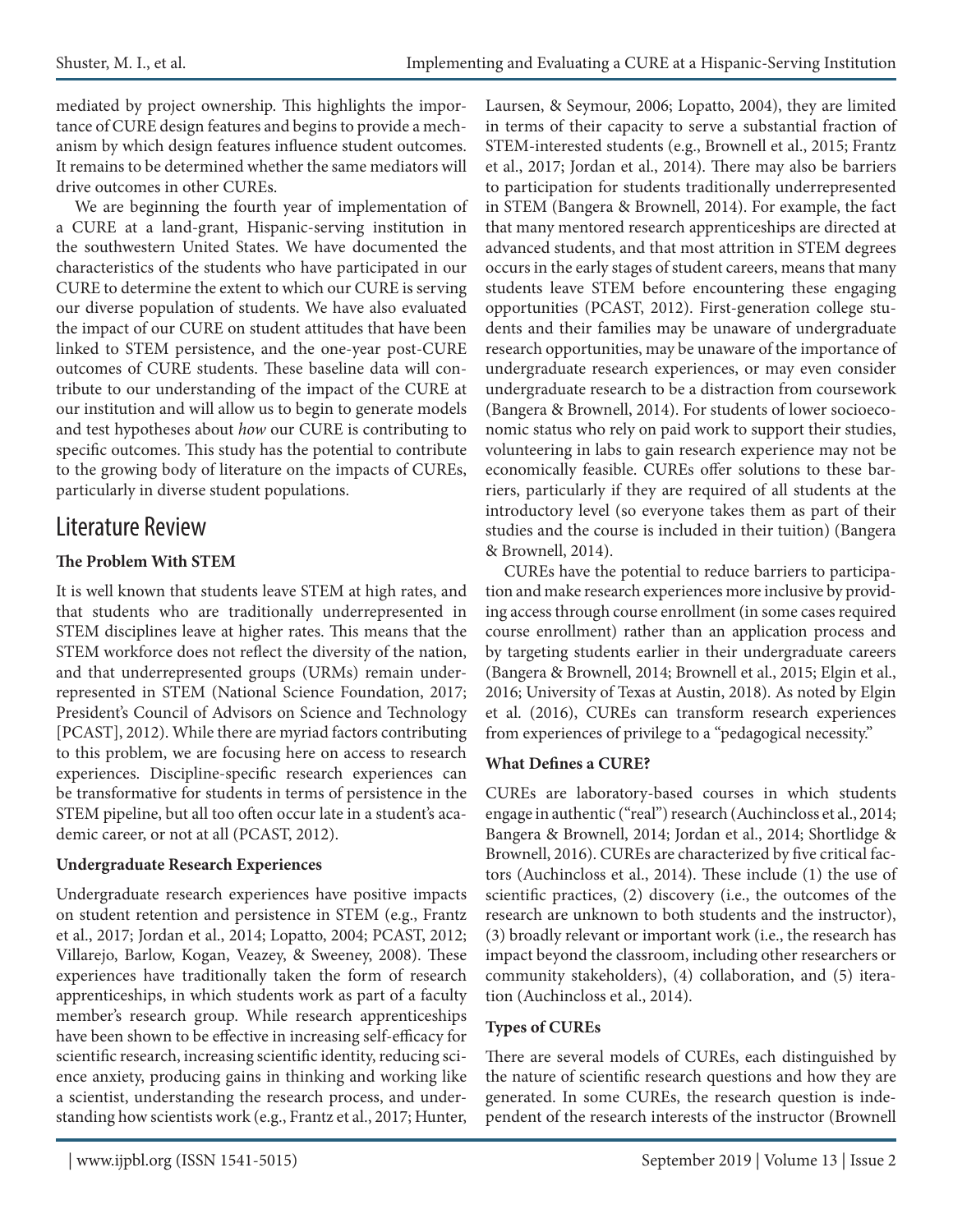et al., 2015; Olimpo, Fisher, & DeChenne-Peters, 2016; SEA-PHAGES, n.d.; Small World Initiative, n.d.). In these CUREs, students ask research questions using model systems (e.g., baker's yeast, marine copepods [a type of zooplankton], bacteriophages [viruses that infect bacteria], or bacteria isolated from local soils) that are relatively straightforward and low-cost, making them feasible at a variety of institutions, including primarily undergraduate institutions and two-year colleges. Some of these CUREs have been developed for national distribution and include training workshops for instructors, as well as laboratory protocols and ordering information for necessary equipment and supplies (SEA-PHAGES, n.d.; Small World Initiative, n.d.). These "off-the-shelf" CUREs are thus relatively straightforward to set up, facilitating broad implementation at low cost. These CUREs all include discovery by allowing students to discover novel bacteriophages or antibiotic-producing bacteria (SEA-PHAGES, n.d.; Small World Initiative, n.d), ask novel questions about the evolution or life history of marine plankton (Olimpo et al., 2016), or examine the impact of previously uncharacterized mutations in a protein that is altered in at least 50% of all human cancers (Brownell et al., 2015).

Other CUREs focus on an ongoing research question related to the research program of the instructor (Bascom-Slack, Arnold, & Strobel, 2012; the Freshman Research Initiative at the University of Texas at Austin [University of Texas at Austin, 2018]; the Python Project [Harvey, Wall, Luckey, Langer, & Leinwand, 2014]). In addition to providing research opportunities for students, this model has the potential to advance the faculty member's research program and increase its research capacity (Brownell & Kloser, 2015; Fukami, 2013; Kloser, Brownell, Chiariello, & Fukami, 2011), and also provides an opportunity for research-focused faculty to become more engaged in teaching (Brownell & Kloser, 2015).

Which CURE model is "better" in a given situation will depend on the desired outcomes in terms of students, faculty, and the institution. Some of the impacts of each CURE model on students, faculty and institutions are noted in Table 1.

| <b>Stakeholders</b> | <b>Impacts of Researcher-Independent CUREs</b>                                                                                                                                                                                                                                                                                                                                                                                             | <b>Impacts of Researcher-Driven CUREs</b>                                                                                                                                                                                                                                                                                                                                                                               |  |  |  |
|---------------------|--------------------------------------------------------------------------------------------------------------------------------------------------------------------------------------------------------------------------------------------------------------------------------------------------------------------------------------------------------------------------------------------------------------------------------------------|-------------------------------------------------------------------------------------------------------------------------------------------------------------------------------------------------------------------------------------------------------------------------------------------------------------------------------------------------------------------------------------------------------------------------|--|--|--|
| Students            | (+) More time for iteration, which may be a key<br>feature in ownership, leading to research career<br>intention (Corwin et al., 2018)<br>(+) Potential for greater opportunity for stu-<br>dents to generate their own (independent)<br>research questions<br>(-) Instructor(s) may not be experts in the spe-<br>cific research area/question (so students may not<br>receive same level of expert mentorship/guidance)                  | (+) Expert mentorship on the specific project<br>(Fukami, 2013; Kloser et al., 2011)<br>(+) Enhanced likelihood of scientific publication,<br>given vested interest of instructor (Fukami, 2013)                                                                                                                                                                                                                        |  |  |  |
| Faculty             | (+) Opportunity to facilitate a discovery-based<br>CURE, which is often more enjoyable than tradi-<br>tional STEM courses (Dolan, 2016)<br>(-) Faculty/instructor may not be an expert in the<br>scientific area and may lack confidence                                                                                                                                                                                                   | (+) Teaching and research become synergistic<br>(Fukami, 2013; Kloser et al., 2011)<br>(+) Teaching can contribute to research productiv-<br>ity and publications (Fukami, 2013; Harvey et al.,<br>2014; Kloser et al., 2011)<br>(+) Course can recruit undergraduate researchers<br>to faculty research team (Dolan, 2016)                                                                                             |  |  |  |
| Institution         | (+) Enhanced retention and persistence of students<br>in STEM (Auchincloss et al., 2014; Bangera &<br>Brownell, 2014; Dolan, 2016)<br>(+) Not tied to any one researcher, the course is a<br>departmental resource, which may contribute to<br>sustainability of the course over time<br>(-) Faculty/instructor may not be an expert in the<br>scientific area, requiring training and external<br>technical support (Jordan et al., 2014) | (+) Enhanced faculty buy-in to teaching (as<br>teaching and research can be synergistic)<br>(Fukami, 2013)<br>(+) Enhanced retention and persistence of students<br>in STEM (Auchincloss et al., 2014; Bangera and<br>Brownell, 2014; Dolan, 2016)<br>(+) Enhanced opportunities for research-active<br>faculty to become involved in teaching and have<br>expanded interactions with students (Harvey et<br>al., 2014) |  |  |  |

*Table 1.* CURE models and impacts on key stakeholders.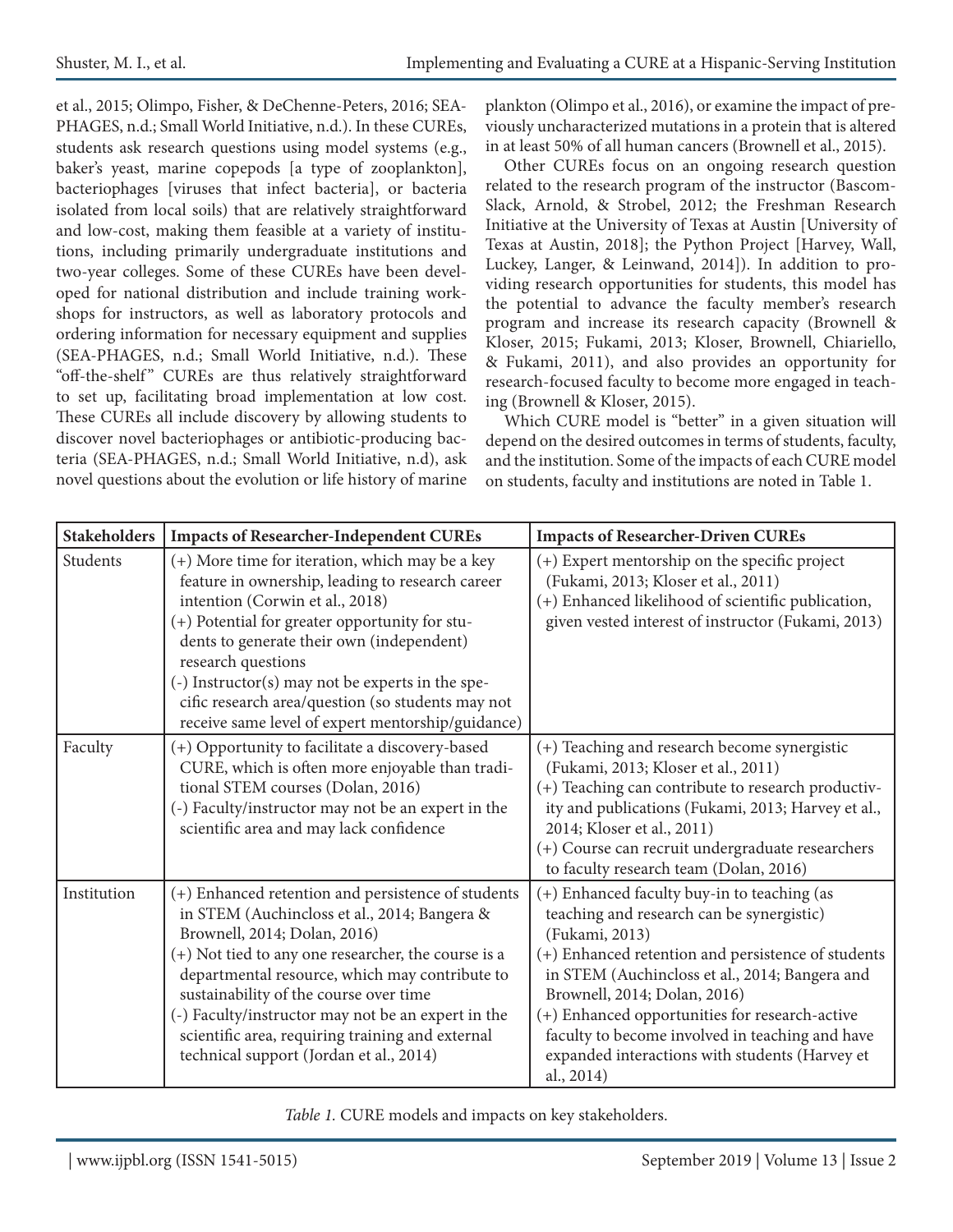#### **CURE Outcomes**

Many outcomes have been associated with CUREs, and Corwin et al. (2015) have summarized and categorized them as probable, possible, or proposed. Student outcomes resulting from CURE participation appear to be similar to those resulting from mentored research experiences, and in fact, students participating in the SEA-PHAGES CURE have higher self-reported learning gains across a wide range of skills compared to students participating in a summer mentored research experience (Jordan et al., 2014). A sampling of student CURE outcomes is presented in Table 2, and other sources provide more comprehensive reviews (e.g., Corwin et al., 2015).

#### **Relationship Between PBL and CUREs**

As is probably apparent, a CURE could potentially be considered an "extreme" form of PBL, in which the driving question/problem is an authentic research question and the solution results in discovery of new (to everyone) knowledge. Despite the various models of PBL implementation, it is generally agreed that features thought to be important for PBL problems include being open-ended, authentic, illstructured, and requiring collaborative learning to solve (e.g., Ertmer & Glazewski, 2018; Hung, 2016; Pierrakos, Zilberberg, & Anderson, 2010).

The idea that research questions can serve as the foundation of PBL problems has been explored by Pierrakos, Zilberberg, and Anderson (2010) in a survey of undergraduate engineering students who were participating in research experiences. The researchers were interested in determining the extent to which the research questions that the students were investigating (e.g., in a laboratory or industry setting) were suitable for adaptation for use as classroom PBL problems. Given the nature of the research questions identified in their survey, Pierrakos, Zilberberg, and Anderson (2010) concluded that the research questions "meet the criteria for ideal PBL problems" (p. 55). In fact, their vision is to adapt research-based problems into a PBL context to begin to introduce a stronger research model into a nonlaboratory classroom environment (Pierrakos, Zilberberg, & Anderson, 2010).

Allchin (2013) has also characterized key features of PBL and case-based learning (CBL). While there is an acknowledgement of "boundary disputes" when characterizing these approaches, there is also a recognition of key (and common) features of PBL and CBL. These include student-centeredness, contextualization of the content, learning to think and to understand the process of science and how science is carried out (Allchin, 2013). Of these features, contextualization (in a real research question), learning to think, and learning about how science is practiced are all also shared with CUREs. Allchin (2013) also notes that PBL problems can be structured so that students generate new knowledge (at least to them). As noted above, CUREs are intentionally designed for new knowledge generation (new to students, instructors, and the field), so they may be considered the ultimate knowledge-generating problems or cases. And if translated to a classroom (rather than a laboratory) environment, knowledge-generating cases may be critical in students' developing an enhanced understanding of scientific research (Allchin, 2013).

In summary, CUREs and PBLs differ fundamentally in that CUREs are laboratory (or field) based, with students carrying out experiments to discover completely new knowledge, and PBL is more typically a classroom-based strategy, but still frequently relies on knowledge generation by students. These approaches share common features as noted above, including contextualization in the real world, openended and potentially "messy" questions, and collaboration.

| <b>Reported CURE Student Outcomes</b>                                                       | <b>Selected References</b>                 |  |  |  |
|---------------------------------------------------------------------------------------------|--------------------------------------------|--|--|--|
| Persistence (1st to 2nd year)                                                               | Jordan et al., 2014                        |  |  |  |
| Increased probability of graduating with a STEM degree                                      | Rodenbusch et al., 2016                    |  |  |  |
| Increased probability of graduating within 6 years                                          | Rodenbusch et al., 2016                    |  |  |  |
| Increased content knowledge                                                                 | Olimpo et al., 2016; Shaffer et al., 2014  |  |  |  |
| Enhanced data analysis and interpretation skills (both<br>actual and student self-reported) | Brownell et al., 2015; Jordan et al., 2014 |  |  |  |
| Self-reported gains in research skills                                                      | Jordan et al., 2014; Shaffer et al., 2014  |  |  |  |
| Enhanced scientific self-efficacy, scientific identity, scien-<br>tific thinking            | Brownell et al., 2015; Frantz et al., 2017 |  |  |  |

*Table 2.* Summary of reported CURE student outcomes with selected references.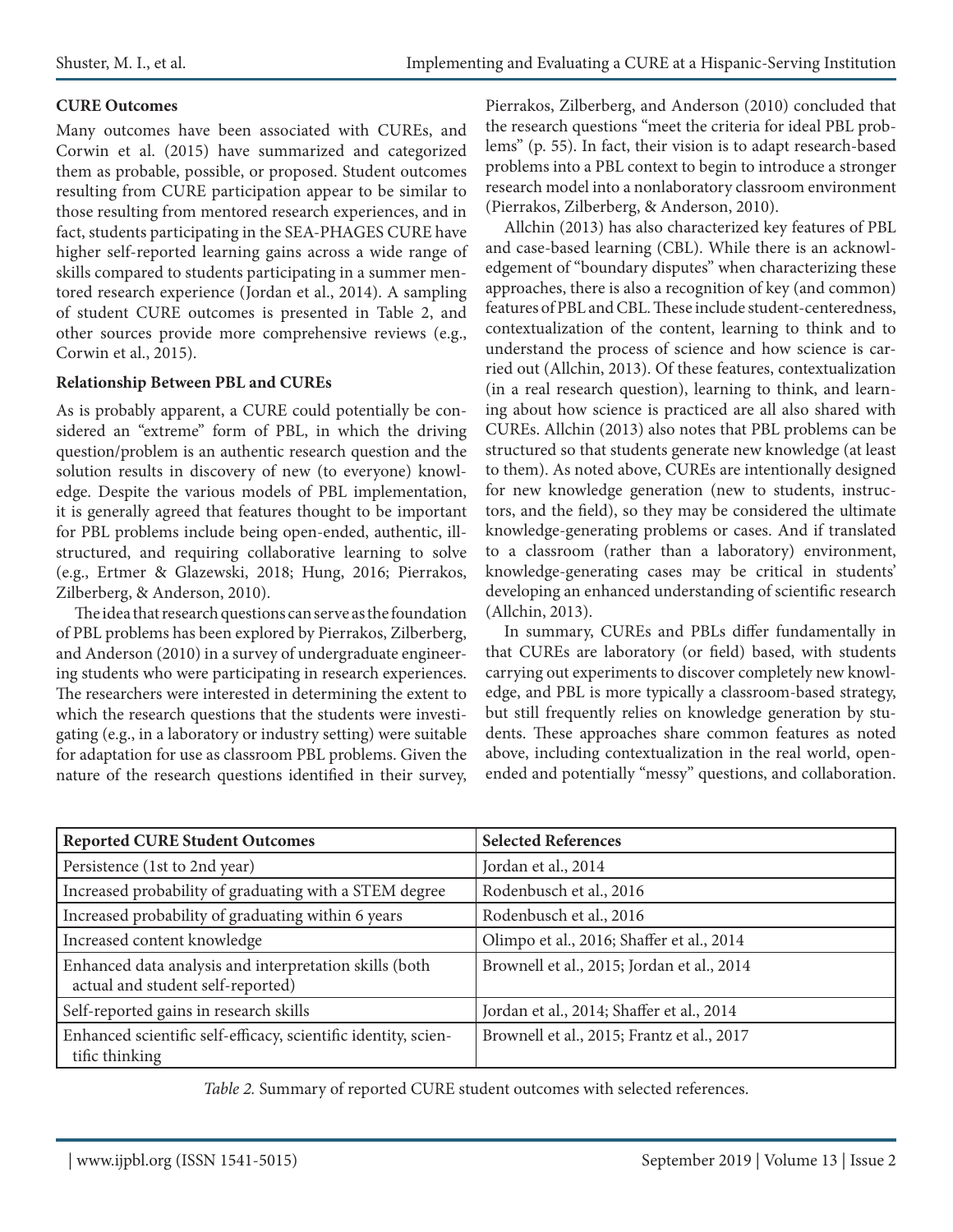Given the authentic practice of science and the discovery nature of CUREs, CUREs are likely to be most effective when the desired student outcomes include exposure to hands-on science and scientific research, and the resources permit a laboratory experience at scale. On the other hand, as posited by Pierrakos, Zilberberg, and Anderson (2010), research questions such as those addressed in CUREs can provide the "fodder" for the development of classroom-based PBL problems, or even cases for CBL (Allchin, 2013; Ertmer & Glazewski, 2018).

Here we evaluate the impact of our CURE on our population of students, particularly persistence in STEM enrollment and psychological predictors of STEM persistence, specifically scientific self-efficacy, scientific community, scientific identity, and intention to persist (Chemers, Zurbriggen, Syed, Goza, & Bearman, 2011; Estrada, Woodcock, Hernandez, & Schultz, 2011). These are likely to be important mediators and predictors of long-term persistence in STEM (Chemers et al., 2011; Corwin et al., 2015; Corwin et al., 2018; Estrada et al., 2011). These short- and medium-term outcomes also allow us to evaluate our CURE and implement revisions in instruction or structure if these outcomes are not being met (Corwin et al., 2015). More broadly, this work contributes to a call for the use of common metrics (particularly the established instrument of Estrada et al. [2011] with information on reliability and validity), as well as characterization of many diverse CUREs (Corwin et al., 2015; Dolan, 2016), which will eventually lead to a greater understanding of how CUREs can best be implemented with diverse populations of students to achieve important student outcomes (Auchincloss et al., 2014).

# Methods

We used a case study design to address our research questions (Heale & Twycross, 2018; Merriam, 1998, p. 39). As noted by Heale & Twycross (2018), there is no single definition to describe the case study research design. However, this design is generally acknowledged to provide a careful exploration of a particular situation, in a particular context, without an expectation of generalizability. In our case, we are seeking to better understand our CURE and specific impacts on our diverse population of students, essentially a "what is" question (a description of what is happening to students during and after our CURE) (Bass, 1999). Once we have a better understanding of *what* is happening, we can begin to develop and test hypotheses about *why* it is happening, including identifying critical factors that may be greater or lesser contributors. Thus, this case study is the first step toward a better understanding of our CURE, and it can suggest additional avenues for exploration and course refinement.

#### **Research Questions**

- 1. What are the one-year post-CURE outcomes for STEM enrollment and completion?
- 2. What is the impact of our CURE on shorter-term psychological predictors of STEM persistence in our students?

#### **Context**

We teach at a land-grant, Hispanic-serving institution in the southwestern United States. Many of our students are firstgeneration college students with a low socioeconomic status. We used external funding to develop a CURE in the Biology Department. Our objectives for offering the CURE align with national CURE objectives:

- Provide an early-stage authentic research experience for STEM-interested students
- Increase interest in and motivation for STEM
- Provide an early entry-point into undergraduate research (e.g., start with the CURE, then move to internships or research apprenticeships)
- Support and increase diversity in STEM

Our CURE is offered as a 3-credit upper division (300 level) laboratory course, with no separate lecture or recitation sections. The course meets twice a week for a total of six hours each week. The course meets in a renovated teaching laboratory that is equipped as a molecular biology research space and can hold up to 24 students. The only course prerequisite is our cellular-based introductory biology course and its corresponding lab. This means that students can register for the CURE as soon as they have completed their introductory biology course work. The CURE satisfies a biology degree requirement for an upper division laboratory course, but is not required for the biology major. The vast majority of CURE students to date (~80%) have been biology majors, and over 90% have been majors in the life sciences. To date, the CURE has been offered eight times (including the current spring 2019 semester, in progress) by five different instructors. Enrollments have ranged between 14 and 22, with an average of seven unfilled seats per offering.

Our CURE model gives ownership of the design and format of each iteration to the instructor. Instructors develop the general research topics/questions and details of course logistics and organization. Despite the instructor-driven focus of each iteration, we work to preserve the elements of a CURE (Auchincloss et al., 2014) and our overall CURE objectives across all iterations by discussing these objectives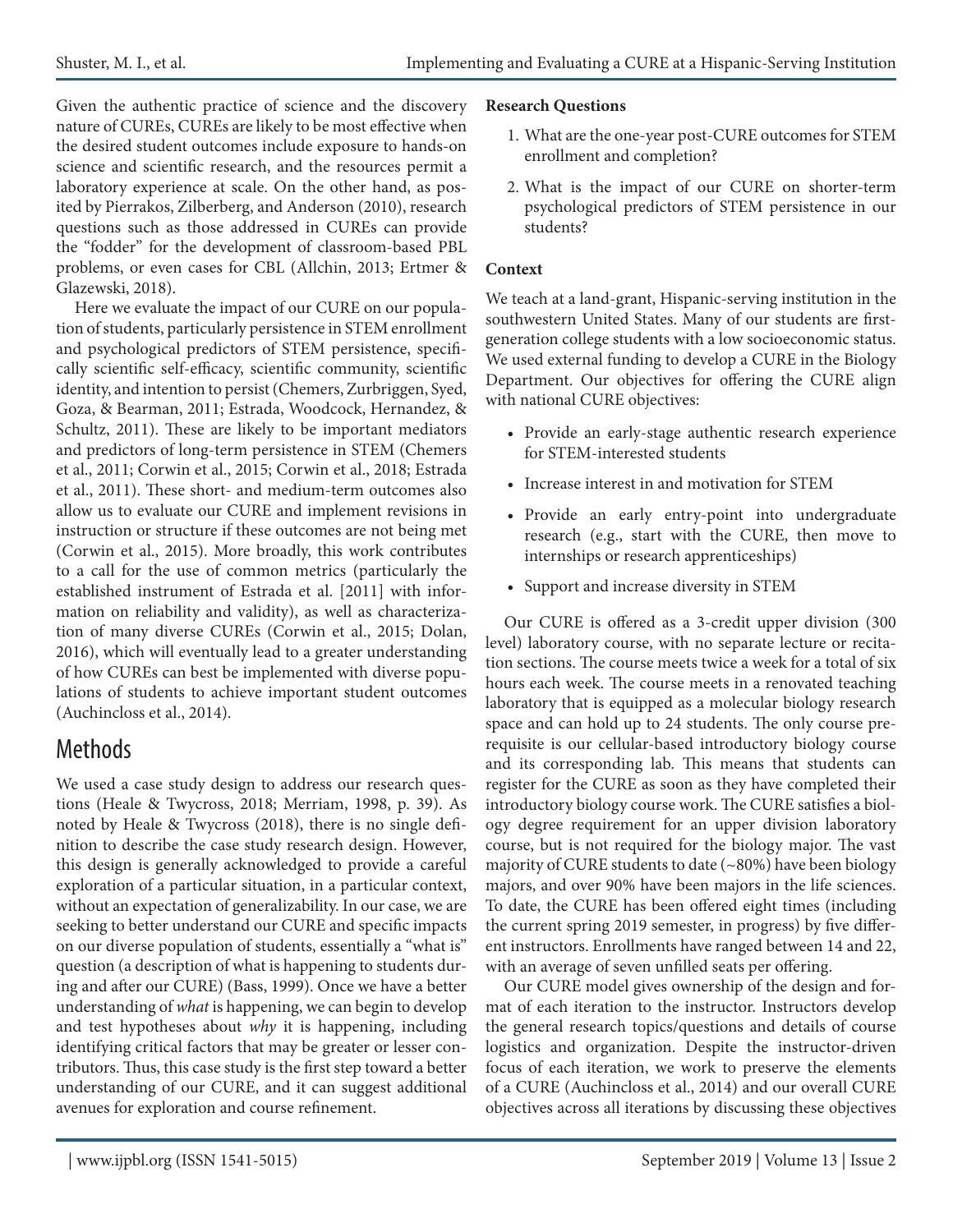with instructors during the course design phase, and by providing them materials from previous iterations of the course (which they are free to modify or replace entirely). Below we provide a general description of our CURE based on the experience of two instructors: the instructor with the most CURE experience (three semesters, including the "founding" semester of our CURE) and the instructor with the most recent past CURE experience.

Despite the differences in research focus (described below), each of these instructors implemented several common elements in their CUREs. Both did some degree of front-loading of the course, using early class meetings to teach students the basic laboratory techniques and skills that are specific to, and necessary for, the students to complete their research projects.

In both versions of the course, students generally worked collaboratively in pairs, which were formed by student choice and/or by seating arrangement. Most typically students worked with their laboratory benchmate. In both versions of the course, students had the ability to develop their own questions (within boundaries set by the instructors), and in both cases, the research questions and hypotheses were developed after students had begun to read the literature and learn more about the particular system in each course (ant behavior and genetics, and genes that influence eye development in fruit flies and humans, as described below). In the ants course, students had more flexibility to develop widerranging questions. In the fly eye course, students developed their research questions and hypotheses based on a collection of genes that had been pre-identified as potentially having a role in eye development. Thus their choice of an individual gene to study was limited, although there were more genes to choose from than there were student groups.

As noted above, the research questions and hypotheses were developed after students started to become familiar with the relevant scientific literature. To provide structured and scaffolded practice reviewing and dissecting the primary literature, both instructors incorporated student presentations of papers from the primary literature and their research proposals (which incorporated the primary literature). In both cases, students received constructive feedback from the instructor, the graduate teaching assistant, and the undergraduate teaching assistant. Each CURE culminated in a student poster session in which students presented their research as a scientific poster, as they would at a scientific conference.

In terms of student projects, one instructor had students work on two successive projects during the semester. The overall theme was the connection between social behavior and genetics, using local harvester ants as a model system. In the first project, students generated their own questions and hypotheses for a field-based study of harvester ant colonies (focusing on social interactions within or between colonies). The students then used molecular genetic tools to test their hypotheses about genetic diversity within colonies or genetic relatedness between colonies. Finally, students tied their two projects together in their poster, linking the genetic results to the social interaction data. In this case, the student projects were completely independent of the faculty member's research program, which uses a vertebrate animal model system that is not amenable for project completion by novice researchers in the compressed time available in a course. However, the instructor's research focus is on genetics and behavior, allowing them to bring their expertise to the students in the course. Thus this course design was a hybrid between the two CURE models discussed above.

The other instructor used a CURE model in which students worked on aspects of the instructor's research program. In this case, the overall goal was to use genetic techniques in the fruit fly to study the functions of genes about which little is known but that have been linked to human eye diseases. Each pair of students chose a gene and designed an experiment to test whether or not that gene played a role in eye development. Each student pair studied what was known about their gene (based on the scientific literature and genetic databases) and generated hypotheses about how that gene could be influencing eye development (based on what was known about the function of the gene). They then developed and defended a proposal of research to be carried out, used molecular biological methods to manipulate the expression of that gene during eye development and verify that the expression had indeed been altered, and observed the impact on the development of eyes. While not all students were able to generate results, they were all able to generate a hypothesis supported by the primary literature, to generate a reasonable experimental design, and to successfully present these during the poster session. Others generated results, carried out quantitative analyses of the data, and presented their results, conclusions, and future direction during the poster session.

#### **Methods and Data Sources**

Research Question 1: We have used institutional data to determine demographic characteristics and the one-year post-CURE outcomes with respect to STEM enrollment and STEM graduation. Our participants for the former (demographics) include all CURE participants from completed CUREs (six offerings through spring 2018), and for the latter, the subset of former CURE students who are one year out from their CURE completion.

Research Question 2: We administered a pre- and postcourse survey to students in the spring 2018 iteration of the CURE (Table 3). This survey is based on published instruments (Chemers et al., 2011; Estrada et al., 2011) to measure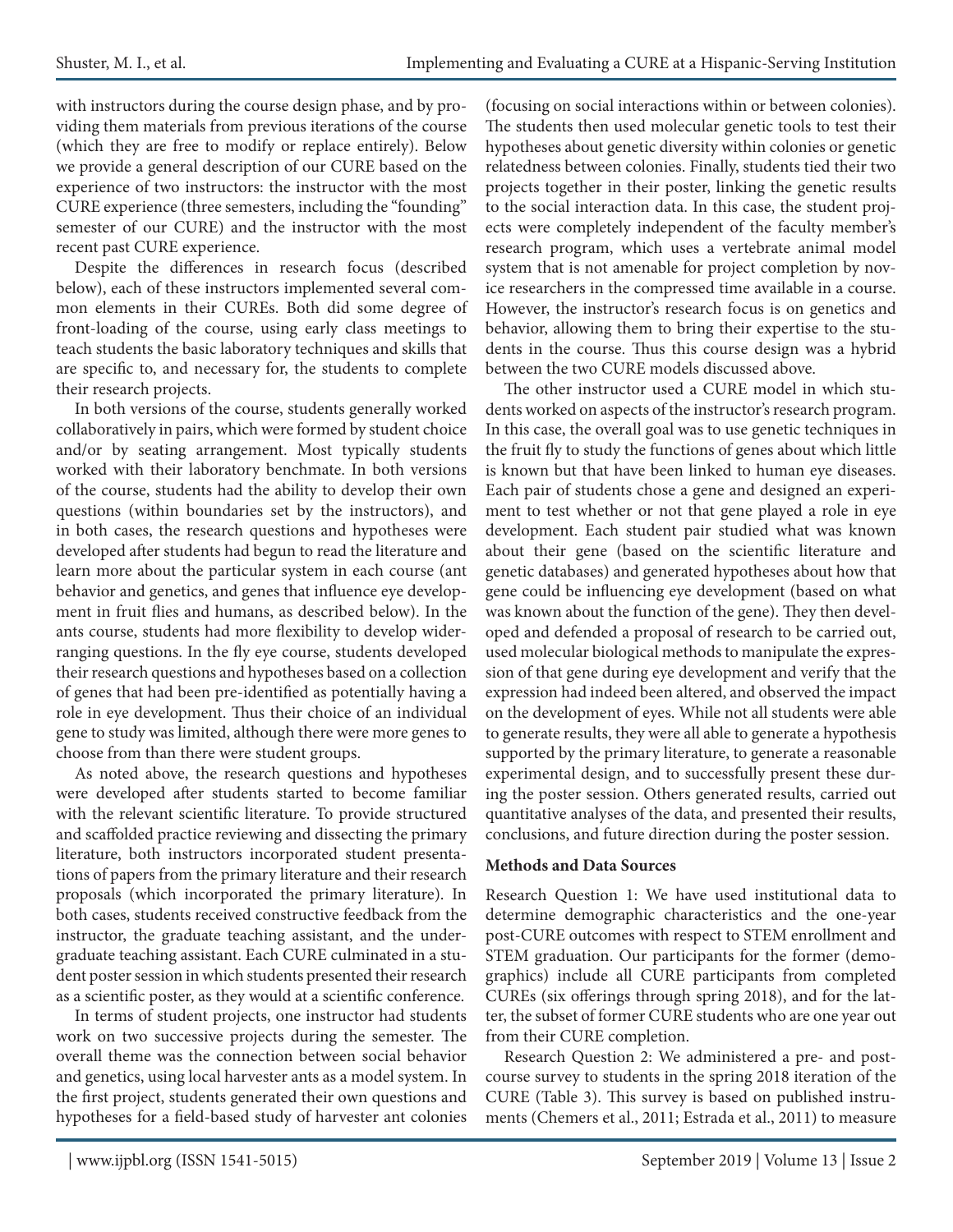key constructs of scientific self-efficacy, scientific identity, valuing science community objectives, and intention to persist. These are important short and intermediate CURE outcomes that contribute to long-term persistence in STEM (Corwin et al., 2015). Students used a unique identifier (known only to them) on their pre- and postsurveys, allowing responses to be matched by student while preserving student anonymity. As the survey administration was anonymous, it is not possible to link survey gains with institutional data on

a per-student basis. However, the survey includes items that allow students to self-report age, gender, race, ethnicity, and academic level (freshman through senior).

Students responded to survey items on a Likert scale (provided for each construct in Table 3). Eleven of 16 registered students completed both the pre- and the postsurvey. We calculated class means for each survey item (pre- and post-) and used a paired, 2-tailed *t*-test to compare the pre- and postsurvey scores for each item. We also report the Cohen's *d* for effect size for each item.

#### **Items (arranged by construct)**

#### **Scientific Self-Efficacy**

*Scale: 1 (not at all confident) to 5 (absolutely confident)*

I am able to use technical science skills (tools, instruments, and/or techniques)

I am able to generate a research question to answer

I am able to figure out what data/observations to collect and how to collect them

I am able to create explanations for the results of a study

I am able to use scientific literature and/or reports to guide research

I am able to develop conclusions (integrate and coordinate result from multiple studies)

#### **Scientific Identity**

*Scale: 1 (strongly disagree) to 5 (strongly agree)*

I have a strong sense of belonging to the community of scientists

I derive great personal pleasure from working on a team that is doing important research

I have come to think of myself as a "scientist"

I feel that I belong in the field of science

The daily work of a scientist is appealing to me

#### **Valuing Scientific Community Objectives**

*Scale: 1 (not like me at all) to 5 (very much like me)*

A person who thinks it is valuable to conduct research that builds the world's scientific knowledge

A person who feels discovering something new in the sciences is thrilling

A person who thinks discussing new hypotheses and ideas between scientists is important

A person who thinks that scientific research can solve many of today's world challenges

#### **Intention to Persist**

*Scale: 1 (definitely will not) to 10 (definitely will)*

To what extent do you intend to pursue a science-related research career?

*Table 3.* CURE survey items, arranged by construct. The response scale for each construct is provided*.*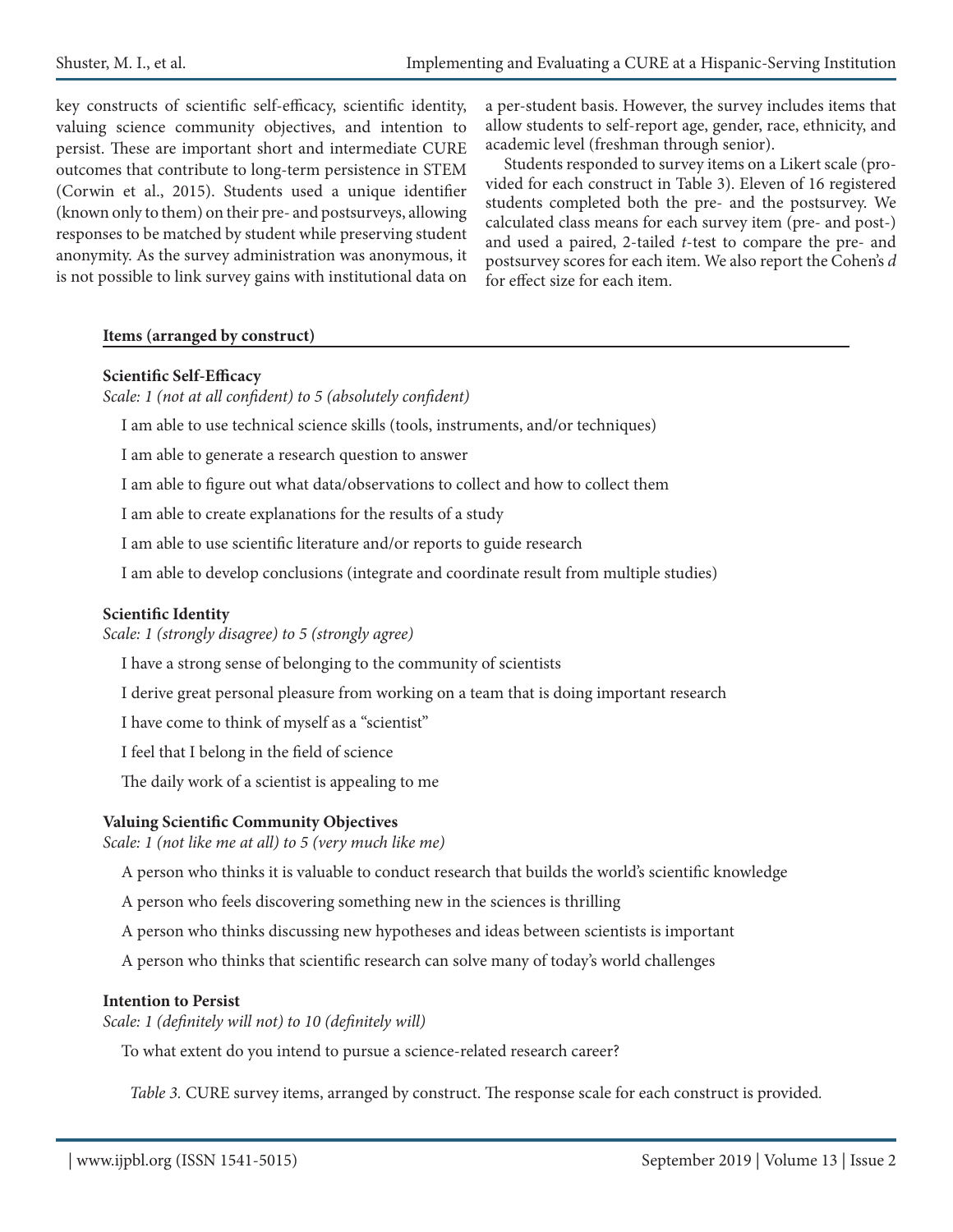#### **Findings**

We are reporting on 108 students who have completed our CURE over six semesters (through spring 2018) and four instructors. Academic and demographic characteristics of CURE students are reported in Table 4. The average age of all CURE students is 22.5 years (range  $18-42$ ; SD = 4.2). Excluding an influential student (age 42 years) gives an average age of 22.3 years  $(SD = 3.7)$ .

#### *Persistence in STEM*

Persistence in STEM has been defined as students remaining in a STEM track one year after their CURE completion (Corwin et al., 2015; Jordan et al., 2014). We have examined the one-year post-CURE status for the 92 students who are at least one year out from completing the CURE, recording outcomes that indicate persistence in STEM. Almost 86% of all students, close to 80% of URM students, and approximately 85% of female students have either graduated with a STEM degree, remain enrolled in a STEM major, or are newly enrolled in a STEM major (i.e., have switched to a STEM major from a non-STEM major) (Table 5). Note that students who are newly enrolled in a STEM major represent only 5.4% of the 92 students who are one year out from CURE completion.

#### *Psychological Predictors of Persistence*

Eleven of 16 students completed the pre- and postcourse surveys in spring 2018. Based on self-reported data, the 11 students who completed both the pre- and postsurveys were predominately female (81.8%). Over 80% of the 11 participating students identified as Hispanic, and all were biology majors. Ten of the 11 participating students were seniors, and the average age of the 11 participating students was 24.8 years  $(SD = 3.7)$ .

| <b>Characteristic</b> | n  | $\frac{0}{0}$ |
|-----------------------|----|---------------|
| <b>Class Standing</b> |    |               |
| Freshman or Sophomore | 20 | 18.5          |
| Junior                | 33 | 30.6          |
| Senior                | 55 | 50.9          |
| Gender                |    |               |
| Female                | 70 | 64.8          |
| Male                  | 38 | 35.2          |
| Race/Ethnicity        |    |               |
| $URM*$                | 76 | 70.3          |
| Hispanic              | 65 | 60.2          |

*\*Includes Hispanic (86% of the URM population in this study), as well as American Indian/Alaska Native, Hawaiian/Pacific Islander, and Black (each of which includes less than seven students, preventing individual reporting, per institutional policy).*

*Table 4.* Academic and demographic characteristics of the 108 CURE students over six semesters of the CURE.

The survey results (Table 6) showed statistically significant shifts toward "more confident" on all six items of the Scientific Self-Efficacy scale, with five having a large effect size. All five items on the Scientific Identity scale showed a positive shift, two of which were statistically significant. Both of the significant items had a large effect size  $(> 0.8)$ . One of the four items on the Scientific Community Values scale showed a significant shift (with a large effect size), although all items showed a positive shift toward "very much like me." There was a statistically significant and positive shift on the single item of the Intention to Persist scale, with a large effect size of 0.91.

| Outcome                             | <b>Number</b> | % (of $92$ )<br>students) | <b>Number</b><br><b>URM</b> | % (of 61 URM<br>students) | <b>Number</b><br>Female | % (of 59)<br>female students) |
|-------------------------------------|---------------|---------------------------|-----------------------------|---------------------------|-------------------------|-------------------------------|
| Degree completed in<br>a STEM major | 29            | 31.5                      | 17                          | 27.9                      | 15                      | 25.4                          |
| Still enrolled in a<br>STEM major   | 50            | 54.3                      | 31                          | 50.8                      | 35                      | 59.3                          |

*Table 5*. One-year post-CURE outcomes that indicate persistence in STEM.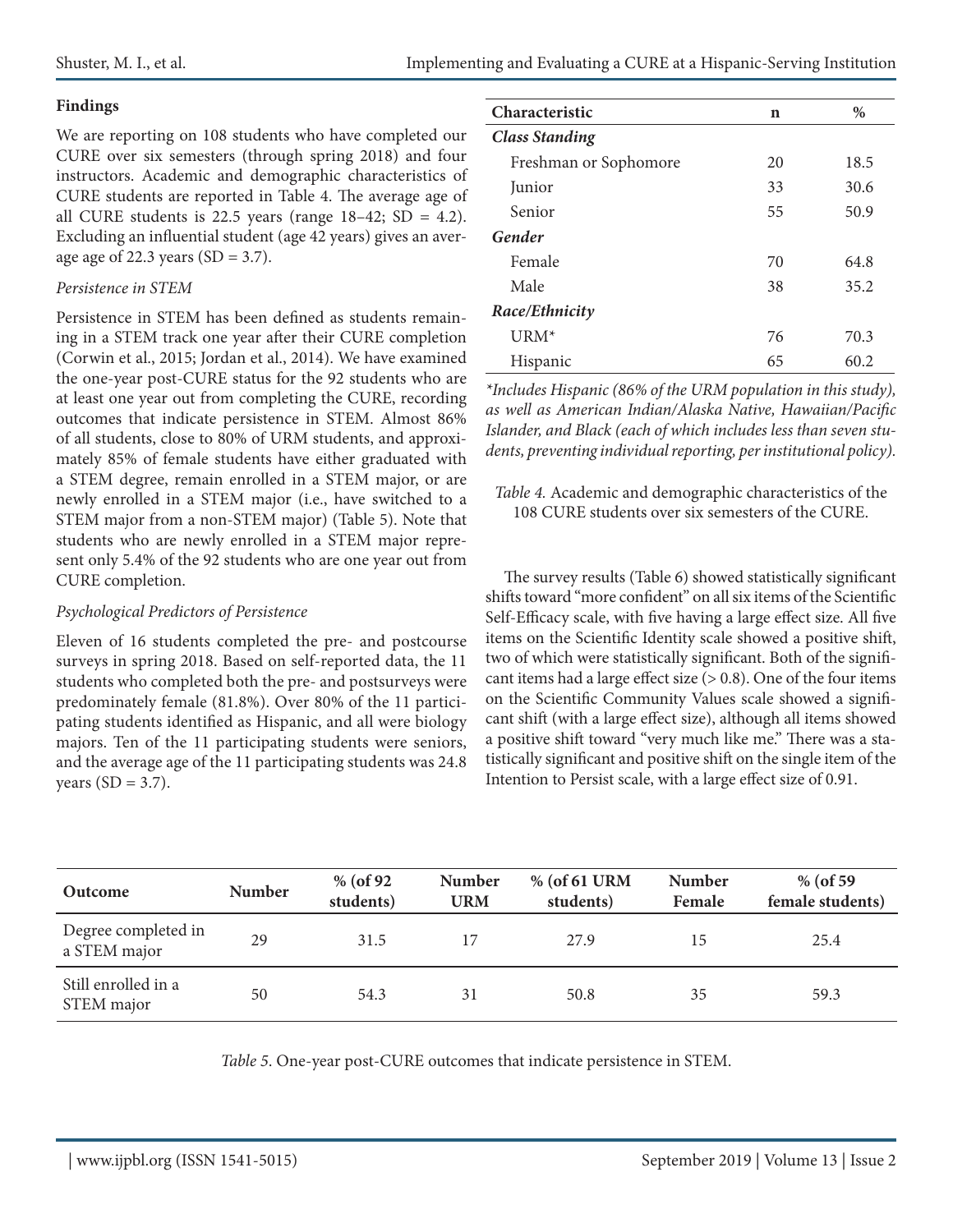## **Discussion**

Our CURE is clearly serving a diverse population of students (Table 4). At 64.8% female and 60.2% Hispanic, our CURE participants include a higher proportion of females and Hispanics than our institution as a whole (between 53.9% and 54.9% female and between 49.7% and 54.4% Hispanic in the same interval; Office of Institutional Analysis, New Mexico State University). The demographics of our CURE students closely match those of the Biology Department (56.3%– 62.8% Hispanic and 66.4%–68.7% female). This suggests that our CURE fosters broad participation, consistent with a research experience via course enrollment rather than by a selective application process (Bangera & Brownell, 2014; Elgin et al., 2016). By providing a diverse group of students with an authentic research experience, we are contributing to an inclusive research environment, and possibly stimulating student interest in continuing participation in research.

As noted above, our CURE objectives align with national objectives (PCAST, 2012) in that we want to provide an earlystage authentic research experience for STEM-interested students. We have been surprised at the high proportion of advanced students enrolling in our CURE, which was primarily, although not exclusively, targeted toward and marketed to early career students (Table 4). This trend suggests that our CURE is filling a gap for more senior students who have previously not had a research experience, either because of interest arising later in their academic career, and/ or because of limited departmental capacity to provide mentored research apprenticeships to all interested students, a recognized barrier to participation in research (Auchincloss et al., 2014; Bangera & Brownell, 2014; Elgin et al., 2016). As noted above, although we are enrolling a high proportion of more advanced students, the course is not yet reaching capacity. On average, there are  $\sim$  7 seats remaining open each semester (range 3–10), suggesting that we have not excluded

| <b>Survey Items</b>                     | Pre  | Pre SD | Post | Post SD | $\boldsymbol{p}$ | T    | Cohen's d |
|-----------------------------------------|------|--------|------|---------|------------------|------|-----------|
| Scientific Self-Efficacy (1-5 scale)    |      |        |      |         |                  |      |           |
| Technical skills                        | 3.91 | 0.70   | 4.45 | 0.52    | 0.03             | 2.63 | 0.79      |
| Research questions                      | 3.36 | 0.92   | 4.45 | 0.52    | 0.01             | 3.46 | 1.04      |
| Data collection                         | 3.18 | 0.98   | 4.27 | 0.90    | 0.01             | 3.18 | 0.96      |
| Explanations                            | 3.55 | 1.04   | 4.36 | 0.67    | 0.01             | 3.11 | 0.94      |
| Sci. literature                         | 3.27 | 1.19   | 4.18 | 0.75    | 0.02             | 2.89 | 0.87      |
| Conclusions                             | 3.36 | 1.29   | 4.36 | 0.81    | 0.02             | 2.80 | 0.85      |
| Scientific Identity (1-5 scale)         |      |        |      |         |                  |      |           |
| Belong to community                     | 3.82 | 0.87   | 4.64 | 0.67    | 0.01             | 3.11 | 0.94      |
| Pleasure in teamwork                    | 3.82 | 0.98   | 4.27 | 1.10    | 0.18             | 1.46 | 0.44      |
| Am a scientist                          | 3.64 | 1.12   | 4.55 | 0.52    | 0.01             | 3.19 | 0.96      |
| Belong in science                       | 4.18 | 1.25   | 4.73 | 0.65    | 0.14             | 1.60 | 0.48      |
| Sci. work is appealing                  | 3.73 | 1.19   | 4.27 | 0.90    | 0.11             | 1.75 | 0.53      |
| Scientific Community Values (1-5 scale) |      |        |      |         |                  |      |           |
| Research is valuable                    | 3.73 | 1.01   | 4.18 | 0.87    | 0.02             | 2.89 | 0.87      |
| Discovery is thrilling                  | 4.36 | 0.92   | 4.45 | 0.93    | 0.76             | 0.32 | 0.10      |
| Discussing with scientists is important | 3.55 | 0.93   | 4.00 | 1.26    | 0.14             | 1.61 | 0.49      |
| Research can solve world problems       | 4.55 | 0.69   | 4.64 | 0.67    | 0.76             | 0.32 | 0.10      |
| Intention $(1-10 \text{ scale})$        |      |        |      |         |                  |      |           |
| Pursue science career                   | 6.55 | 2.98   | 7.91 | 2.77    | 0.01             | 3.01 | 0.91      |

*\*The degrees of freedom for all items is 10*.

*Table 6.* Pre- and postsurvey means, standard deviations, p-values, T statistics, and Cohen's *d* from paired two-tailed T-tests.\* Items are grouped by construct.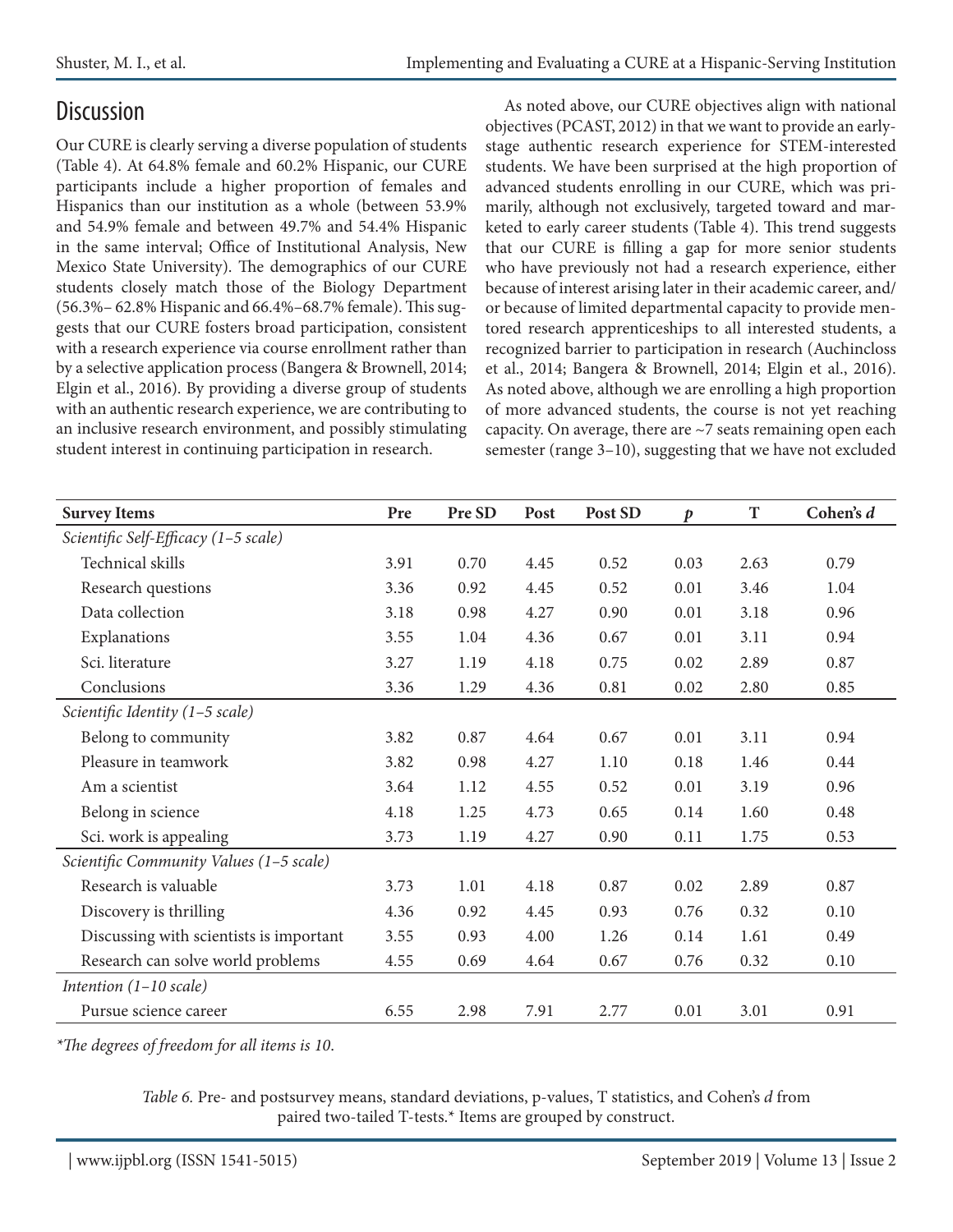beginning students from enrolling. Thus, any skew toward more advanced students appears to reflect demand, rather than exclusion of less advanced students.

Our one-year post-CURE outcomes are positive with respect to measures of persistence (Table 5). Our relatively high STEM graduation rates in the year since CURE completion (31.5% for all students and 27.9% for URM students) likely reflects the high proportion of seniors (50.9%) in our CURE. Our high persistence rates (54.3% of all students and 50.8% of URM students enrolled in a STEM degree program one year post-CURE completion) may also be influenced by the high proportion of juniors and seniors. Rodenbusch et al. (2016) reported higher STEM graduation rates for students participating in a three-semester CURE (starting in their first semester) than for students who did not participate in a CURE. Similarly, Jordan et al. (2014) reported a first- to second-year retention rate of approximately 93% for students who completed the year-long SEA-PHAGES CURE in their first year. Our combined one-year post-CURE graduation and persistence rates are similarly quite high—85.8% for all students and 78.7% for URM students (Table 5). However, this positive result may be biased by the more advanced students in our CURE. The highest attrition from STEM typically occurs earlier in the academic pathway (e.g., PCAST, 2012), so we cannot definitively state that our CURE is transformative for early-stage students. As we eventually have more students at all levels participate in our CURE, we would like to specifically compare outcomes for freshmen/ sophomores and juniors/seniors.

Despite the potential bias in one-year measures of persistence presented by advanced students enrolling in our CURE, we are still seeing significant gains in psychological indicators of persistence, suggesting that even advanced students can still gain in critical areas (90.9% of students completing the surveys were seniors) (Table 6). For example, there were significant gains in all items of the Scientific Self-Efficacy scale, suggesting that even advanced students have room to enhance their self-efficacy. Furthermore, there were positive shifts on all items of the Scientific Identity scale, including two significant shifts with a large effect size ("I am a scientist"; "I belong to the community"). This is in contrast to observations in an upper division and advanced biochemistry CURE (Shanle, Tsun, & Strahl, 2016) in which there were no detectable shifts in scientific identity over the course of the CURE. However, their measure of scientific identity had two items ("I am a researcher" and "I am a scientist") that may not have been able to address this construct at a finer grain. It is interesting that we saw significant gains on a Scientific Identity scale item ("I am a scientist"), which was not observed by

Shanle, Tsun, and Strahl in an upper division biochemistry CURE (2016). This is an example that supports the argument for the field using common and validated instruments, so that results of different studies can be more meaningfully compared and differences can be more readily attributed to differences in the CURE or students, rather than the assessment instruments used. In our CURE, most of the nonsignificant gains were in the area of scientific community values. However, for many of the items with nonsignificant gains, precourse means were already high, leaving relatively little room for improvement (potentially reflecting advanced status and already developed appreciation for science) (e.g., items including "belong in science," "discovery is thrilling," "research can solve real-world problems").

The fact that we are seeing significant gains in scientific self-efficacy and scientific identity is important, as they can be predictors of persistence in STEM (Corwin et al., 2015; Estrada et al., 2011; Hernandez, Wesley Schultz, Estrada, Woodcock, & Chance, 2013). The observed gains in these areas, as well as the significant gain on the intention to persist item on our survey ("To what extent to do you intend to pursue a science-related research career?") (from 6.55 precourse to 7.91 postcourse) (Table 6), appear to be borne out by our actual measures of one-year post-CURE persistence (Table 5).

#### **Limitations**

As discussed above, while we intended to enroll students who had recently completed their introductory biology courses, the highest demand was from more advanced students. While this opens questions about why the course was so attractive to more advanced students, it also may influence the survey results, as one might expect more advanced students to have high senses of scientific self-efficacy, scientific identity, and scientific community values. We did observe relatively high presurvey scores, but were surprised to see significant shifts, particularly on items related to scientific self-efficacy and scientific identity. Until we have more lower division students participate, we will not be able to determine the impact of our CURE on the intended target population.

As this study was intended to determine "what is" happening with respect to important predictors of persistence (Bass, 1999), we focused on collecting data that would allow us to measure these indicators. However, we are unable to determine why these shifts are occurring, particularly in our sample with a high representation of academically advanced and traditionally underrepresented students. Qualitative data in the form of surveys or focus groups would allow us to begin to understand what might be driving the observed shifts and to make design tweaks to the course to foster such shifts.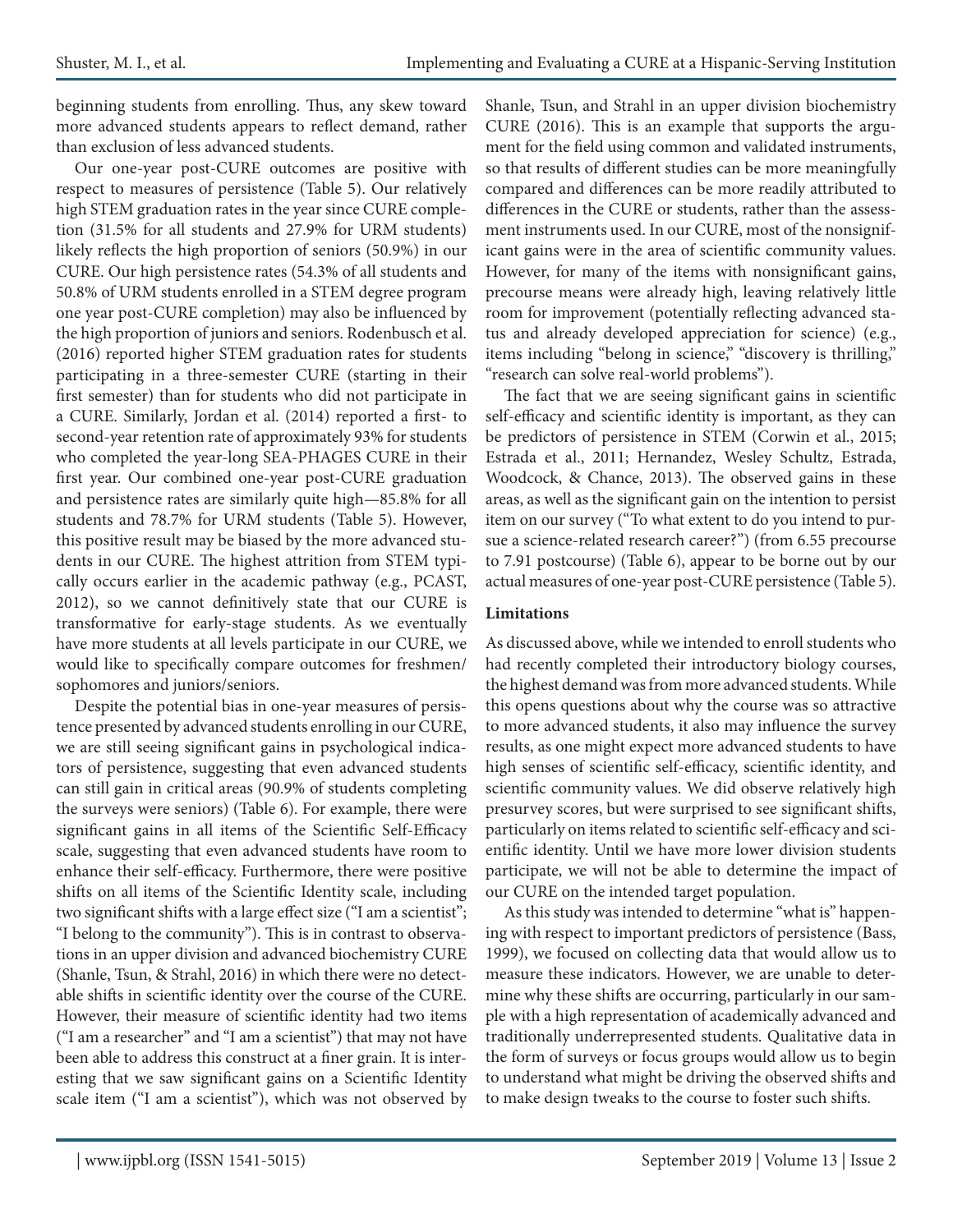#### **Future Directions**

As we continue to offer our CURE, we will continue to use assessment and evaluation to better understand the impact of our CURE on measures and predictors of persistence for freshmen and sophomores. These data will allow us to address several outstanding questions regarding CUREs. For example, can our CURE impact psychological predictors of persistence in freshmen and sophomores to the same extent that we observe for our seniors? Can participation in our CURE influence persistence for both URM and non-URM freshmen and sophomores (relative to students who do not participate)? We are also interested in continuing to evaluate the impact of the CURE on our more advanced students. While there were positive shifts on survey items predicting persistence, the precourse means were relatively high. Does this mean that our CURE is primarily confirmatory (e.g., Lopatto, 2007; Seymour, Hunter, Laursen, & Deantoni, 2004; Thiry, Laursen, & Hunter, 2011) with respect to STEM persistence for these more advanced students, or is it having a transformative impact (e.g., Villarejo et al., 2008)? Finally, as is the case for the field in general, we would also like to better understand what aspects of our CURE are contributing to our measures and predictors of persistence, so we can ensure these aspects are maintained across all iterations of our CURE (Auchincloss et al., 2014; Corwin et al., 2015; Shortlidge & Brownell, 2016). For example, a recent study found that project ownership mediated the positive impacts of CURE design elements of discovery, iteration, and collaboration on scientific career intentions (Corwin et al., 2018). Will this be true in a CURE at a minority-serving institution with a high URM population?

Finally, while not a focus of this study, we have worked to adapt an ant behavior research question from one CURE iteration for an introductory biology inquiry lab, and it is our intention to continue to use CURE research questions and findings as the basis for classroom PBL or CBL activities. This effort enacts the suggestions of Pierrakos, Zilberberg, and Anderson (2010), whose work suggests that research questions have the potential to be effective classroom PBL problems.

In conclusion, we have developed a CURE that serves a large proportion of students who are underrepresented in STEM. We have found that students show positive shifts on psychological indicators of persistence and have high rates of STEM persistence one year after completion of the CURE.

### Acknowledgments

This program was supported in part by a grant to New Mexico State University from the Howard Hughes Medical Institute through the Science Education Program, Grant No. 52008103. We would like to thank former NMSU-HHMI program director Ralph Preszler for initiating the CURE at NMSU. The CURE program would not have been possible without the hard work of program coordinator Anja Hansen, all CURE instructors, and the students who have taken our CURE.

### References

- Allchin, D. 2013. Problem- and case-based learning in science: An introduction to distinctions, values, and outcomes. *CBE-Life Sciences Education, 12*, 364–372.
- Auchincloss, L., Laursen, S. L., Branchaw, J. L., Eagan, K., Graham, M., Hanauer, D. I., . . . Dolan, E. L. (2014). Assessment of course-based undergraduate research experiences: A meeting report. *CBE-Life Sciences Education, 13*, 29–40.
- Bangera, G., & Brownell, S. E. (2014). Course-based undergraduate research experiences can make scientific research more inclusive. *CBE-Life Sciences Education, 13*, 602–606.
- Bascom-Slack, C. A., Arnold, E., & Strobel, S. A. (2012). Student-directed discovery of the plant microbiome and its products. *Science, 338*, 485–486. https://doi.org/10.1126 /science.1215227
- Bass, R. (1999). The scholarship of teaching: What's the problem? *inventio, 1*(1).
- Brownell, S. E., Hekmat-Scafe, D. S., Singla, V., Seawell, P. C., Imam, J. F., Eddy, S. L., . . . Cyert, M. S. (2015). A highenrollment course-based undergraduate research experience improves student conceptions of scientific thinking and ability to interpret data. *CBE-Life Sciences Education, 14*, 1–14. https://doi.org/10.1187/cbe.14-05-0092
- Brownell, S. E., & Kloser, M. J. (2015). Toward a conceptual framework for measuring the effectiveness of course-based undergraduate research experiences in undergraduate biology. *Studies in Higher Education, 40*, 525–544.
- Chemers, M. M., Zurbriggen, E. L., Syed, M., Goza, B. K., & Bearman, S. (2011). The role of efficacy and identity in science career commitment among underrepresented minority students. *Journal of Social Issues, 67*, 469–491.
- Corwin, L., Graham, M. J., & Dolan, E. (2015). Modeling course-based undergraduate research experiences: An agenda for future research and evaluation. *CBE-Life Sciences Education, 14*, 1–13.
- Corwin, L., Runyon, C., Ghanem, E., Sandy, M., Clark, G., Palmer, G., ... Dolan, E. (2018). Effects of discovery, iteration, and collaboration in laboratory courses on undergraduates' research career intentions fully mediated by student ownership. *CBE-Life Sciences Education 17*:1r20.
- Dolan, E. L. (2016). *Course-based undergraduate research experiences: Current knowledge and future directions*. Paper commissioned for the Committee on Strengthening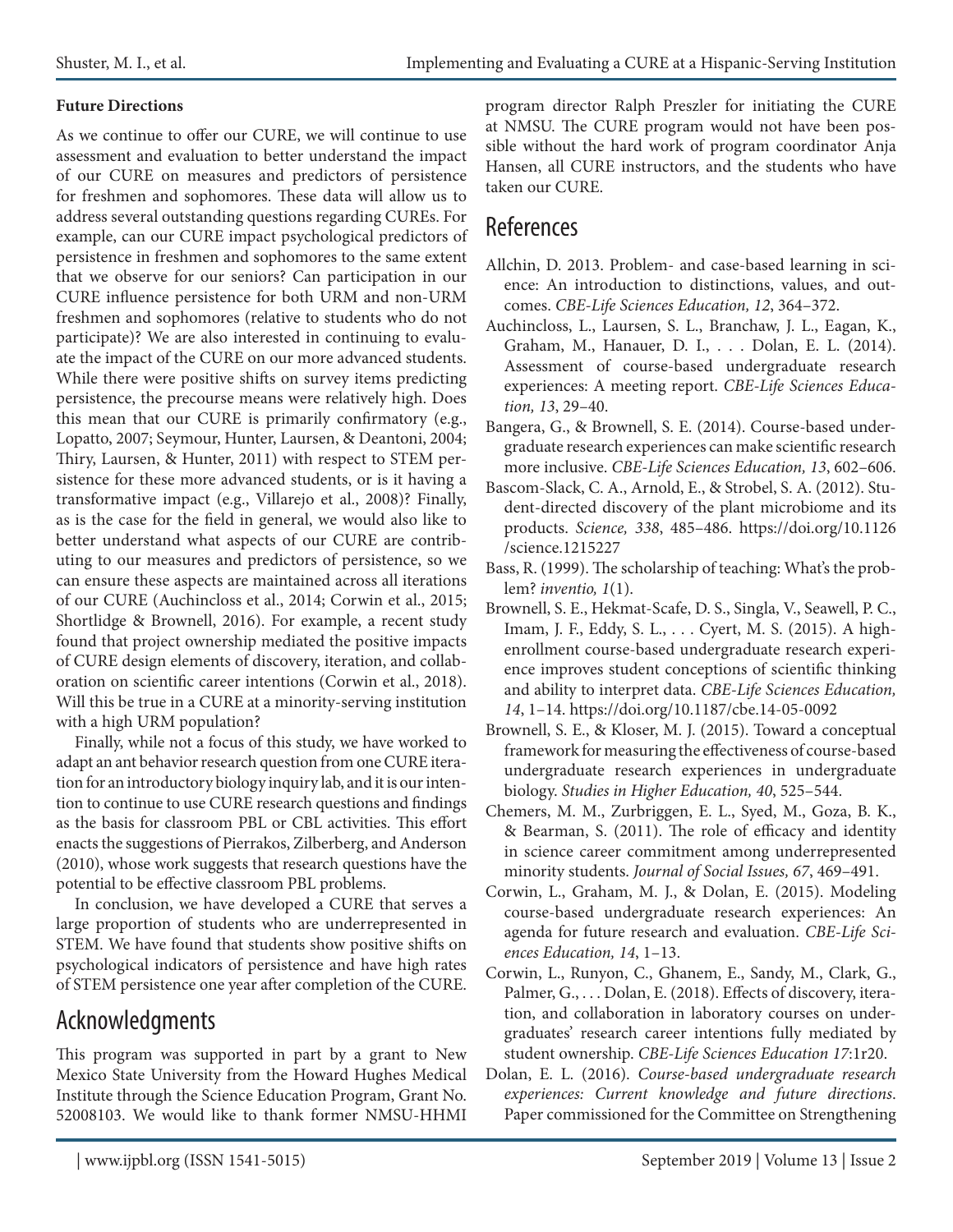Research Experiences for Undergraduate STEM Students. Board on Science Education, Division of Behavioral and Social Sciences and Education. Board on Life Sciences, Division of Earth and Life Studies. Retrieved from http:// nas.edu/STEM\_Undergraduate\_Research\_CURE

- Elgin, S., Bangera, G., Decatur, S. M., Dolan, E. L., Guertin, L., Newstetter, W. C. . . . Labov, J. B. (2016). Insights from a convocation: Integrating discovery-based research into the undergraduate curriculum. *CBE-Life Sciences Education, 15*, 1–7.
- Ertmer, P. A., & Glazewski, K. D. (2018). Problem-based learning: Essential design characteristics. In R. A. Reiser & J. V. Dempsey (Eds.), *Trends and issues in instructional design & technology* (4th ed., pp. 286–295). New York, NY: Pearson.
- Estrada, M., Woodcock, A., Hernandez, P., & Schultz, P. W. (2011). Toward a model of social influence that explains minority student integration into the scientific community. *J. Educ Psychol, 103*(1), 216–222.
- Frantz, K. J., Demetrikopoulos, M. K., Britner, S. L., Carruth, L. L., Williams, B. A., Pecore, J. L., . . . Goode, C. T. (2017). A comparison of internal dispositions and career trajectories after collaborative versus apprenticed research experiences for undergraduates. *CBE-Life Sciences Education, 16*(ar1), 1–12. https://doi.org/10.1187/cbe.16-06-0206
- Fukami. T. (2013). Integrating inquiry-based teaching with faculty research. *Science, 339*, 1536–1537.
- Harvey, P. A., Wall, C., Luckey, S. W., Langer, S., & Leinwand, L. A. (2014). The Python Project: A unique model for extending research opportunities to undergraduate students. *CBE-Life Sciences Education, 13*, 698–710.
- Heale, R., & Twycross, A. (2018). What is a case study? *Evid Based Nurs, 21*, 7–8.
- Hernandez, P., Wesley Schultz, P., Estrada, M., Woodcock, A., & Chance, R. C. (2013). Sustaining optimal motivation: A longitudinal analysis of interventions to broaden participation of underrepresented students in STEM. *J. Educ Psychol, 105*(1), 89–107.
- Hung, W. (2016). All PBL starts here: The problem. *Interdisciplinary Journal of Problem-Based Learning, 10*(2). Available at: https://doi.org/10.7771/1541-5015.1604
- Hunter, A-B., Laursen, S. L., & Seymour, E. (2006). Becoming a scientist: The role of undergraduate research in students' cognitive, personal , and professional development. *Science Education, 91,* 36–74. https://doi.org/10.1002 /sce.20173
- Jordan, T. C., Burnett, S. H., Carson, S., Caruso, S. M., Clase, K., DeJong, R. J. . . . Hatfull, G. F. (2014). A broadly implementable research course in phage discovery and genomics for first-year undergraduate students. *mBio, 5*(1), e01051-13.
- Kloser, M. J., Brownell, S. E., Chiariello, N. R., & Fukami, T. (2011). Integrating teaching and research in undergraduate laboratory education. *PLoS Biol, 9*(11), e1001174. https://doi.org/10.1371/journal.pbio.1001174
- Lopatto, D. (2004). Survey of undergraduate research experiences (SURE): First findings. *CBE, 3*, 270–277.
- Lopatto, D. (2007). Undergraduate research experiences support science career decisions and active learning. *CBE-Life Sciences Education, 6*, 297–306.
- Merriam, S. B. (1998). Qualitative research and case study applications in education. San Francisco, CA: Jossey-Bass.
- National Science Foundation, National Center for Science and Engineering Statistics. (2017). *Women, minorities, and persons with disabilities in science and engineering: 2017*. Special Report NSF 17-310. Arlington, VA. Available at www.nsf.gov/statistics/wmpd/
- Office of Institutional Analysis, New Mexico State University. Retrieved September 9, 2018, from Factbooks. https://oia .nmsu.edu/data-reports/factbooks/
- Olimpo, J. T., Fisher, G. R., & DeChenne-Peters, S. E. (2016). Development and evaluation of the *Tigriopus* course-based undergraduate research experience: Impacts on students' content knowledge, attitudes, and motivation in a majors introductory biology course. *CBE-Life Sciences Education, 15*(ar72). https://doi.org/10.1187/cbe.15-11-0228
- Pierrakos, O., Zilberberg, A., & Anderson, R. (2010). Understanding undergraduate research experiences through the lens of problem-based learning: Implications for curriculum translation. *Interdisciplinary Journal of Problem-Based Learning*, *4*(2). Available at: https://doi .org/10.7771/1541-5015.1103
- President's Council of Advisors on Science and Technology (PCAST). (2012). *Engage to excel: Producing one million additional college graduates with degrees in science, technology, engineering and mathematics.* Retrieved from https://obamawhitehouse.archives.gov/sites/default/files /microsites/ostp/pcast-engage-to-excel-final\_2-25-12.pdf
- Rodenbusch. S. E., Hernandez, P. E., Simmons, S. L., & Dolan, E. L. (2016). Early engagement in course-based research increases graduation rates and completion of science, engineering, and mathematics degrees. *CBE-Life Sciences Education, 15*, 1–10.
- SEA-PHAGES. Retrieved August 22, 2018, from https://sea phages.org/.
- Seymour, E., Hunter, A-B., Laursen, S., & Deantoni, T. (2004). Establishing the benefits of research experiences for undergraduates in the sciences: First findings from a three-year study. *Sci Ed, 88,* 493–534.
- Shaffer, C. D., Alvarez, C. J., Bednarski, A. E., Dunbar, D., Goodman, A. L., Reinke, C. . . . Elgin, S. C. R. (2014). A course-based research experience: How benefits change